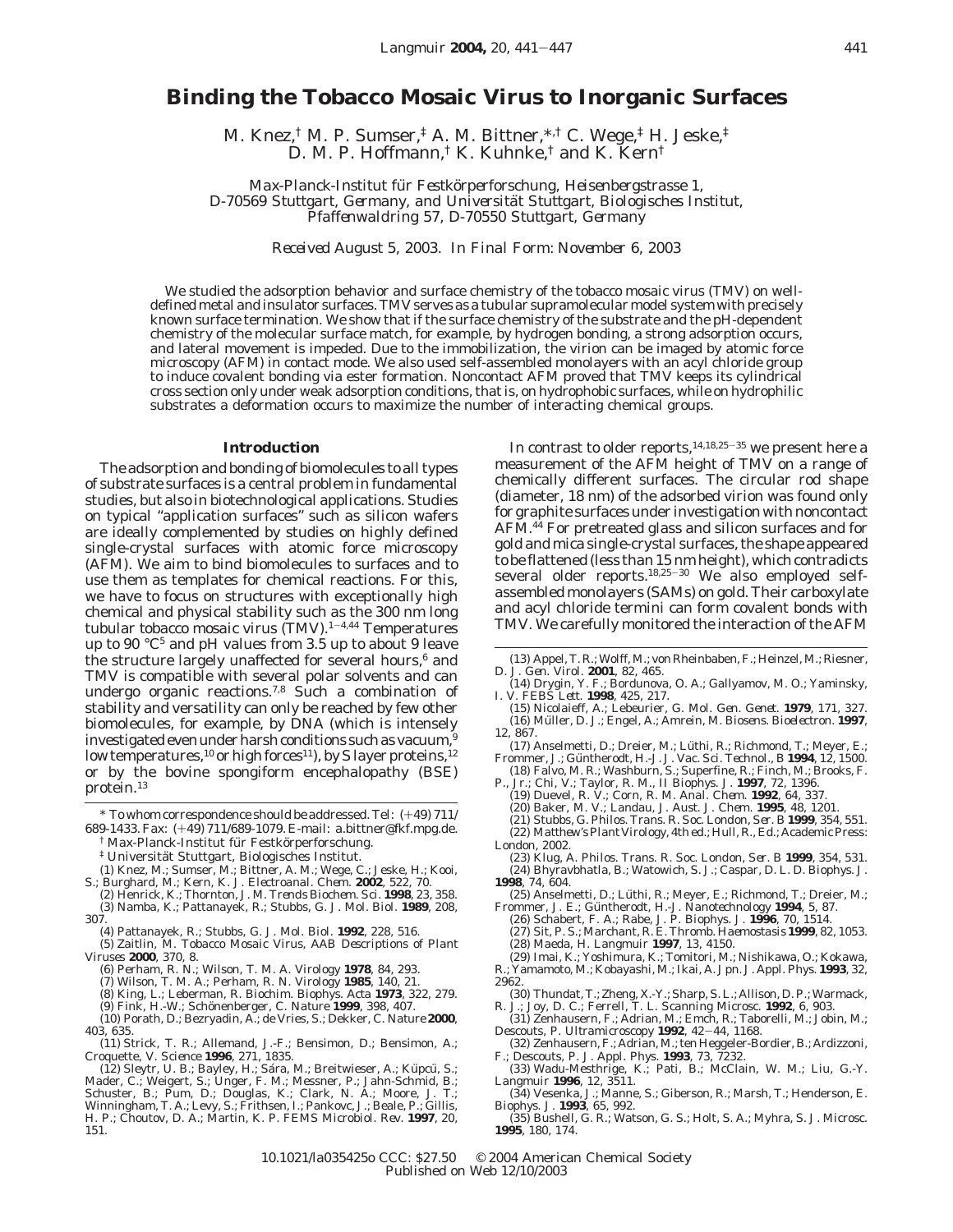tip and the virion and found conditions that allowed stepwise mechanical destruction, "shaving", without complete dissection as in ref 18. We propose a classification of the predominant forces on different substrates, after distinct treatments, into weak (van der Waals type), hydrophilic (mainly based on hydrogen bonds), and covalent bonding.

## **Experimental Details**

A suspension of TMV *vulgare* was employed to mechanically infect *Nicotiana tabacum* cv. Samsun nn by treating leaves with carborund. After 4 weeks, systemically infected leaves were harvested and stored at  $-20$  °C. Two methods were employed to isolate the virion, including centrifugation in either CsCl or sucrose gradients, yielding  $10\,\mathrm{mg/mL}$  TMV suspensions in water which were stored at 3 °C. In some cases, we replaced water by Na-K-phosphate buffer (pH 7) prepared from 10 mM  $Na<sub>2</sub>HPO<sub>4</sub>$  $+10$  mM KH<sub>2</sub>PO<sub>4</sub>. We found considerable degradation (particles < 300 nm long) after several months of storage.

Silicon wafers ((100) orientation, Crystal, Berlin) were terminated by  $SiO<sub>2</sub>$  with hydroxyl groups by the standard RCA procedure: 15 min of immersion into a 70-80 °C hot 1:1:5 mixture of 25% NH<sub>4</sub>OH (VLSI Selectipur, Merck), 31% H<sub>2</sub>O<sub>2</sub> (VLSI Selectipur, Merck), and water (Millipore, 18 MΩ cm); 15 min of immersion into a 70-80 °C hot 1:1:5 mixture of 37% HCl (Suprapur, Merck), 31% H<sub>2</sub>O<sub>2</sub>, and water. Mica (Provac, Liechtenstein) was cut into squares. Mica and graphite (highly oriented pyrolytic graphite (HOPG), ZYA quality, NTMDT, Moscow) were freshly cleaved by use of adhesive tape.  $Mg^{2+}$ mica was prepared by immersion of freshly cleaved mica into 0.1 or 1 M MgCl<sub>2</sub> for 5 min. Gold surfaces were provided either by evaporation of gold (300 °C, 0.5 nm/s, 130 nm) on preheated (300 °C) mica at ca.  $10^{-6}$  mbar or by a (111)-oriented single crystal (Mateck, Jülich). In most cases, we worked with 0.1 mg/mL TMV. Up to 1 mg/mL yielded good results. Adsorption times varied from 5 to 20 min. Whenever a droplet was used, the sample was covered against evaporation.

The following solutions/solvents were employed:  $MgCl<sub>2</sub>$  (Aldrich) in water (Millipore or Barnstead Nanopure, 18.2 MΩ cm), HCl (Merck 30% Suprapur), H2SO4 (Merck 95-97% Selectipur), HClO<sub>4</sub> (Merck 70% Suprapur), NaH<sub>2</sub>PO<sub>2</sub> (Fluka p.a.  $\geq$ 98%), 2-propanol (Merck VLSI Selectipur), dimethyl sulfoxide (DMSO, Merck Uvasol), toluene (Merck p.a.), ethanol (Roth Rotipuran  $\geq$ 99.8% p.a.), 16-mercapto-hexadecanoic acid (Aldrich 90%), and  $S OCl<sub>2</sub>$  (Fluka puriss.).

**FormationofaReactiveAcylChlorideTerminatedSAM.** Flame-annealedAu/micawasimmersedintoanethanolicsolution of 16-mercapto-hexadecanoic acid  $(HS-(CH<sub>2</sub>)<sub>15</sub>-COOH)$ . After ca. 12 h, the sample was removed, rinsed with ethanol and water, dried in an Ar stream, and placed in a glass apparatus. After evacuation (0.01 mbar), SOCl2 vapor was purified by evaporation and condensation into a flask cooled to  $-196$  °C. SOCl<sub>2</sub> was then warmed, and the vapor was passed over the sample (25 °C) before being condensed into a second cold flask. The sample was removed in a stream of Ar and immediately used.

For in situ AFM, we employed a Molecular Imaging Pico SPM with CSC12 AFM tips (NTMDT, silicon cantilevers). For AFM in air, we worked with a Thermomicroscopes M5 Autoprobe with Park Scientific Ultrasharp, MikroMasch NSC11 and CSC12, and Nanosensors NCHR and CONTR tips. Noncontact AFM at 60- 300 kHz was done with drive frequencies above or below the resonance frequency; the latter case corresponds to intermittent contact behavior.

For transmission electron microscopy (TEM), we employed a Zeiss EM 10 at 60 kV and a Philips CM 200 at 200 kV. Copper and nickel grids were coated with pioloform films (Plano; Plannet, Wetzlar) by standard procedures. Carbon was evaporated onto the coated grids at  $2 \times 10^{-5}$  mbar. For TEM experiments, these grids were dipped into ethanol and air-dried prior to use.

**Sample Application and Negative Staining with Uranyl Acetate.**Twenty microliters of a 0.2-0.5 mg/mL TMV suspension was placed on a TEM grid for 30 s and then washed with water. Two percent  $UO_2(CH_3COO)_2 \cdot 2H_2O$  (Merck) and 0.5 mg/mL bacitracin (Sigma) were mixed 1:1 and centrifuged for 5 min at



**Figure 1.** TEM (60 kV) image of a virion, negatively stained with uranyl acetate. The outer surface as well as the inner channel appear dark, i.e., uranyl-rich.

14 000*g*. Twenty microliters of this solution was placed on the grid for 30 s. Surplus liquid was removed with paper, and the grid was washed with a droplet of water.

Infrared spectra of organic layers were aquired at 80° incidence with a Bruker IFS 66 spectrometer equipped with a nitrogencooled MCT detector. The reference was either flame-annealed gold or the same coated with a perdeuteriothiolate. Ellipsometry was performed with an EL X-02C ellipsometer (DRE, Ratzeburg). The ellipticity of the HeNe laser beam (633 nm) was minimized with a *λ*/4 plate, and the incidence angle was 70°. All uncoated gold samples had to be measured at more than four locations to calculate the complex index of refraction. After coating with an organic layer, the new data were fit to a model comprising this complex index of refraction and a layer with the purely real index  $n = 1.45$  (nonabsorbing organic substance). In this way, the thickness of the layer was calculated.

The level of virion rod degradation by solvents was tested by contacting mica or  $Mg^{2+}-m$ ica with the respective virion suspension, followed by noncontact AFM. An aqueous suspension of TMV could be treated with buffers and acids (pH 2.5 (at least for short times) up to 9) without destruction of the virion.5 The solvents 2-propanol, tetrahydrofuran (THF), acetone, or DMSO could be added to the suspension or the dry virion could be suspended in them without structural change. However, THF at >30% in water and DMSO (which has to be added slowly due to the temperature rise!) at>70% in water both destroyed the virion. A partial stripping of the viral RNA, that is, polar disassembly of the virion capsid, is achieved with  $70-80\%$  DMSO.<sup>14,15</sup>

## **Results and Discussion**

To classify bond strength into three categories from weak to covalent, a simple classification is provided by the amount of virions that adsorb to the substrate (valid when the virion approaches the substrate without an energetic barrier, i.e., without the electric double-layer repulsion).16 This necessitates contacting the virion suspension with the substrate for a certain time and then removing the suspension, and in some cases additionally rinsing with virion-free solution. In the absence of kinetic effects, the higher the density on the substrate, the higher the bond strength. To elucidate kinetic effects, we varied the immersion time; in the following we will mention these experiments only when an effect (i.e., reduced adsorption at short immersion times, observed for graphite and for gold above pH 4) was observed.

Different TMV-substrate interaction strengths yield different noncontact or intermittent contact AFM heights. In contrast, the width can only be estimated roughly since it depends strongly on the tip shape. We thus made use of the fact that TEM is a complementary method. Generally, we found widths that were too large by AFM (e.g., 80 nm) but the correct 18 nm by TEM. The TEM image in Figure 1 shows a dark outer surface (outline) as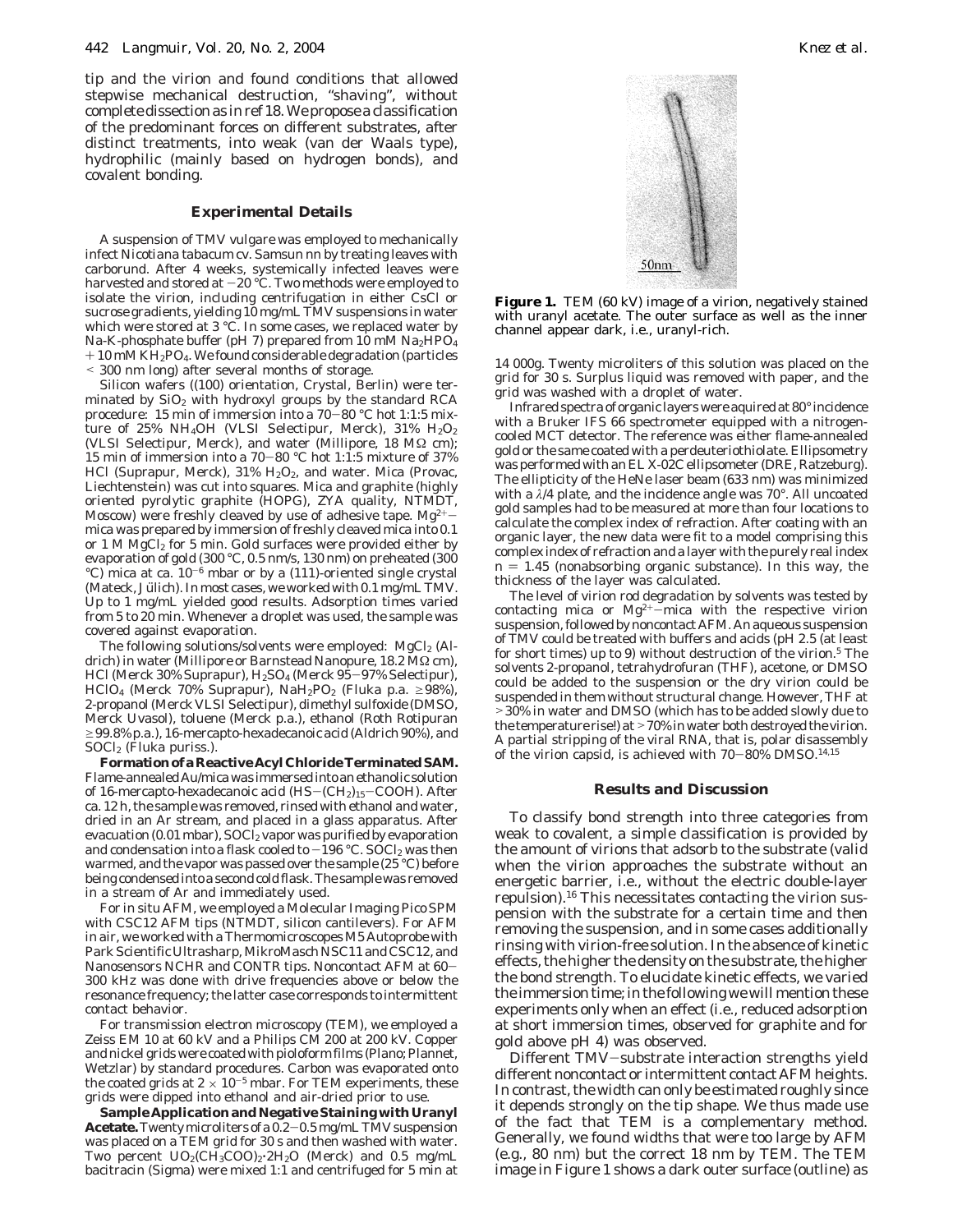*Binding the TMV to Inorganic Surfaces Langmuir, Vol. 20, No. 2, 2004* 443



**Figure 2.** Noncontact AFM of two virions in linear arrangement on graphite. The measured height of 18 nm corresponds to the true diameter, while the width (ca. 85 nm (fwhm)) is attributed to the AFM tip shape. The true width can be detected with TEM (Figure 1). The adsorption was from a 40% DMSO aqueous suspension (0.1 mg/mL virions).

well as a dark inner channel (line), proving that the employed uranyl acetate stains the channel and is also deposited along the outer protein surface (negative contrast). The basis for the interpretation of our experiments is the chemical nature of the virion surface that interacts with the substrate surface. $2-5,21-23$  The capsid proteins display only alkyl and hydroxyl groups and their C-termini (carboxylate groups) at the outer virion surface.24 Some water molecules are so tightly bound that they can be resolved in diffraction studies of "dry" crystals. $2-4$ 

**1. Weak Bonding.**We first consider the "weak bonding" regime, which may in fact be true physisorption. A good criterion for weak bonding was if the virion could be imaged by noncontact AFM, but only with difficulties or not by intermittent contact AFM, while contact AFM with forces in the nanoNewton range always displaced TMV. Note that we never observed bending of the virion (which can be induced by inhomogeneous surfaces) $17$  on any of the substrates tested.

HOPG with its hydrophobic and unreactive surface offers pure van der Waals bonding. Here kinetics plays a role: The adsorption is rather slow, and high coverages can only be realized by leaving a droplet to dry on graphite.18 The sluggish kinetics may be explained based on colloid effects: A repulsive interaction (barrier) between a surface and a colloid or virus is postulated since at least the latter is surrounded by an electric double layer.16 We found that TMV adsorbed faster from a suspension in 40% DMSO in water. Only noncontact AFM worked well: Figure 2 displays two head-to-tail aggregated virions (600 nm in length) as a bright line, that is, as a protrusion, on the substrate.44 The horizontal scan line across the diameter shows a width (here ca. 85 nm) that strongly depends on tip quality and thus is difficult to interpret. The measured height was 18 nm. In cases of higher coverage of the surface with TMV, the virions start to aggregate randomly, leading to a higher stability of the



**Figure 3.** In situ contact AFM. An error mode image of TMV adsorbed on Au(111) in aqueous acetic acid (pH 4) is shown. The maximum height of the particle is 10 nm, but height differences within one single particle can reach 4 nm.

thus-formed "virion grid" on graphite. Only then was intermittent contact mode AFM imaging possible.

The fact that contact AFM moves/slides the virion but non- or intermittent contact AFM does not would appear logical for small molecules, but even the weakest interactions (van der Waals) amount to considerable bond energies for large molecules, for example, 8 kJ/mol per nm length of a 10 nm diameter carbon tube.<sup>39</sup> In addition, such interactions are not directional and should prevent vertical detachment with a tip as well as sliding. However, Si or  $Si<sub>3</sub>N<sub>4</sub>$  AFM tips have more or less hydrophilic hydroxyl layers that cause large dipole-dipole forces between the tip and the virion surface. Only when the tip is very sharp and the surface very flat should the van der Waals forces between the virion and the substrate be larger.

**2. Hydrophilic Bonding.** Imaging of TMV in contact mode AFM was achieved after treatment of the virion suspension with HCl,  $H_2SO_4$ , HClO<sub>4</sub>, and CH<sub>3</sub>COOH of pH 4 and adsorption on hydroxyl-containing surfaces such as oxidized silicon wafers, mica, or glass (gold in laboratory air is covered by a very thin water layer and is thus also hydrophilic). In none of these experiments did we find a significant difference in the virion behavior. Figure 3 is an in situ error mode AFM image (the appearance resembles the derivative of the horizontal scan lines); hence the virion appears as a black (the tip moves toward the surface) and white (the tip moves away from the surface) line. The apparent virion width varies over its length. Some structures of the underlying gold crystal can be seen, for example, a multiatomic step that runs roughly normal to the virion axis at its upper third. Figure 4 is an AFM image of TMV on gold after adsorption from a suspension with extremely low pH (2.8). The virion, appearing as a bright line, has preserved its structure (but not its height). In general, images recorded in contact mode AFM on gold (Figures 3 and 4) had poor resolution so that noncontact mode imaging is preferable; as the experiments on HOPG show, noncontact AFM is required for a correct height determination. However, the facts that contact mode AFM imaging is possible (although only at

<sup>(36)</sup> Guckenberger, R.; Arce, F. T.; Hillebrand, A.; Hartmann, T. *J. Vac. Sci. Technol., B* **1994**, *12*, 1508. (37) Mantovani, J. G.; Allison, D. P.; Warmack, R. J.; Ferrell, T. L.;

Ford, J. R.; Manos, R. E.; Thompson, J. R.; Reddick, B. B.; Jacobson, K. B. *J. Microsc.* **1990**, *158*, 109.

<sup>(38)</sup> Nony, L.; Cohen-Bouhacina, T.; Aime´, J.-P. *Surf. Sci.* **2002**, *499*, 152.

<sup>(39)</sup> Hertel, T.; Walkup, R. E.; Avouris, P. *Phys. Rev. B* **1998**, *58*, 13870.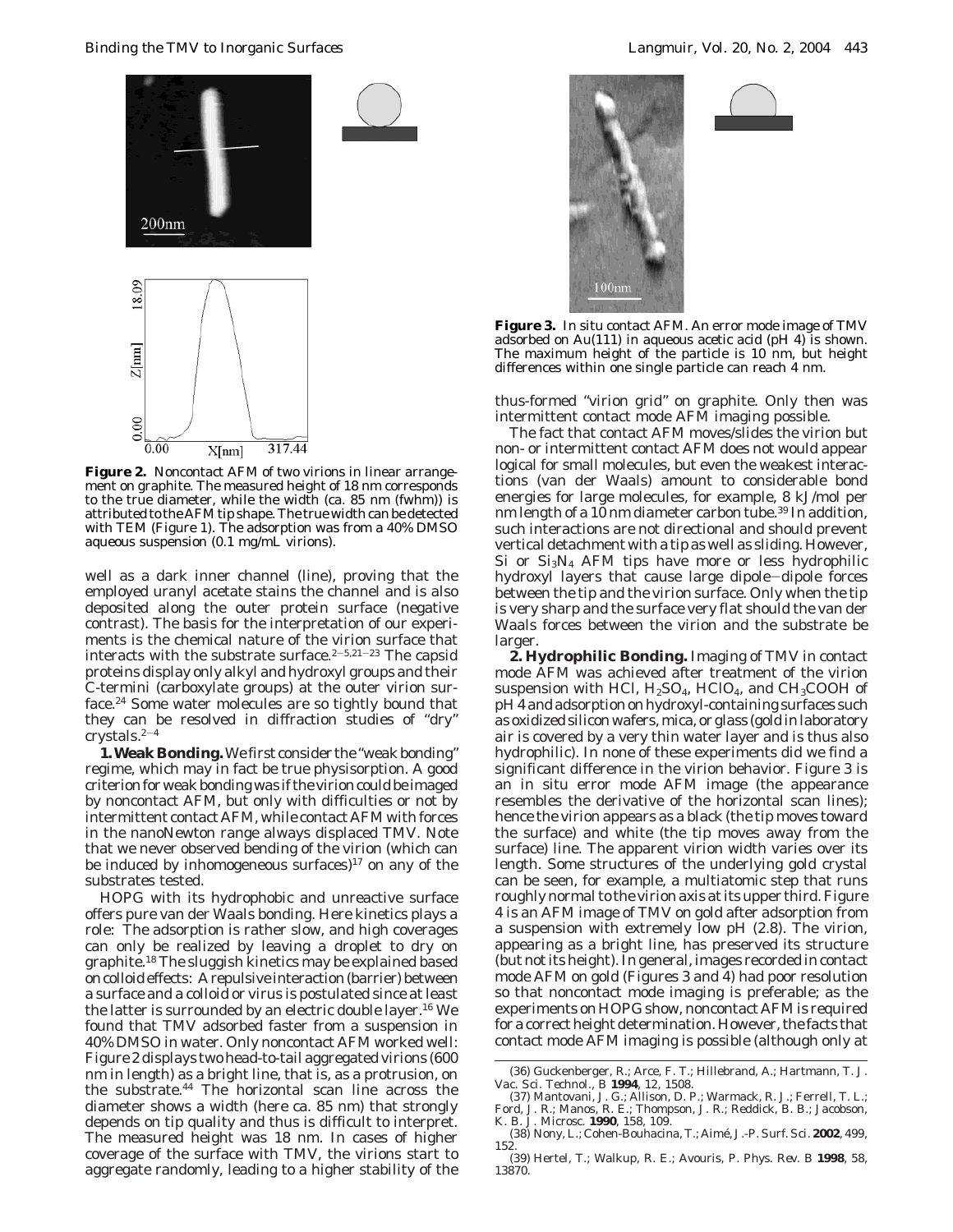

**Figure 4.** Contact AFM of TMV adsorbed on Au(111) from aqueous HCl (pH 2.8). Note that the virion is intact despite the very acidic conditions during adsorption.



**Figure 5.** Contact AFM of TMV adsorbed on freshly cleaved mica from aqueous HCl (pH 2.8). Note that many virion rods are intact despite the very acidic conditions during adsorption. The height differences between the virions and within a single virion do not exceed 3 nm.

low forces) and that it improves with decreasing pH show that the bonding of the virion to the surface is much stronger than on HOPG.

Figure 5 shows a contact AFM image of a mica surface after adsorption of virions from a suspension with extremely low pH (2.8); the virions are clearly discernible as bright lines. In many cases, the lines are longer than 300 nm, pointing toward head-to-tail (linear) aggregation.44 The white (very high) horizontal streaks may be attributed to protein material picked up by the scanning tip. These streaks are frequently observed with contact AFM, while we rarely observed them in noncontact mode. We can conclude that at pH values lower than about 4 imaging up to several nanoNewtons becomes possible on gold (Figures 3 and 4) but also on mica (Figure 5). For the case of Au(111), we tested HCl,  $H<sub>2</sub>SO<sub>4</sub>$ , HClO<sub>4</sub>, and CH3COOH and found no difference; that is, non- or intermittent contact AFM resembled the results mentioned above, and contact AFM could yield images (Figure 4). The apparent height was below 12 nm. Kinetic effects became obvious at pH values above 4; indeed, adsorption was barely noticeable even after long incubation times (compare to HOPG in section 1).

Silicon wafers (cleaned oxidatively with the standard RCA procedure), glass, and a 16-mercapto-hexadecanoic acid  $(HS-(CH<sub>2</sub>)<sub>15</sub>-COOH)$  SAM on Au showed very similar results (images not shown). However, coverages were difficult to reproduce, and the optimum pH values depended slightly on the substrate type.  $\rm Mg^{2+}$ -treated mica (mica covered by strongly adsorbed  $Mg^{2+}$  ions, see the experimental section) was an especially effective substrate for hydrophilic bonding (see Figure 6). The measured height (15 nm) was again clearly below the ideal 18 nm.

The interpretation of these results is based on the pHdependent surface chemistry of TMV: Above pH 3.5, the overall charge of TMV is negative, but the carboxylate groups on the outer surface are protonated, and hydrogen bonds to hydroxyl surfaces such as mica readily form. To





Figure 6. TMV on Mg<sup>2+</sup>-treated mica, in intermittant contact mode. Note the relatively low apparent height and the headto-tail arrangement leading to extended linear structures. The height differences between the virions and within a single virion do not exceed 2 nm.

maximize the number of bonds, TMV deforms and thus a smaller height is found. Contact AFM is possible since the forces between the tip and TMV are smaller than between TMV and the substrate, simply due to the small contact area of the tip. Above pH 5, the outer surface becomes deprotonated and thus negatively charged. The charge and counterions from the electrolyte should result in a thinner double layer and less repulsion. Again, hydrogen bonds to surface hydroxyl groups could develop. In contrast to silicon wafers and mica, on gold only small coverage is attainable, even after prolonged exposure. While protonated TMV should adsorb on gold in analogy to uncharged molecules (carboxylic acids readily adsorb on gold41), highly charged objects such as deprotonated TMV cannot adsorb, even when they overcome the abovementioned kinetic barrier. Anions can adsorb strongly only when they are partially or fully discharged on metal surfaces: For example,  $S^{2-}$  or I<sup>-</sup> adsorb strongly and are discharged<sup>45</sup> while  $ClO<sub>4</sub><sup>-</sup>$  adsorbs weakly and retains its charge.

TMV shows aggregation in the presence of bivalent cations such as  $Cd^{2+}$ ,  $Zn^{2+}$ ,  $Pb^{2+}$ ,  $Cu^{2+}$ , and  $Ni^{2+}$ .<sup>40</sup> The presence of  $Mg^{2+}$  on the substrate (attached by complex formation with the hydroxyl termini of the mica) leads to a similar effect: The remaining half shell of water ligands at  $Mg^{2+}$  can be substituted by hydroxyl and carboxylate groups of the virion surface; in other words, a salt bridge between mica and virion forms. Indeed, we find that TMV at mica surfaces is tightly bound and can be scanned at high forces.<sup>18</sup>

- (44) Knez, M.; Bittner, A. M.; Boes, F.; Wege, C.; Jeske, H.; Mai*â*, E.; Kern, K. *Nano Lett.* **2003**, *3*, 1079. (45) Magnussen, O. M. *Chem. Rev.* **2002**, *102*, 679.
- 

<sup>(40)</sup> Nedoluzhko, A.; Douglas, T. *J. Inorg. Biochem.* **2001**, *84*, 233. (41) Han, S. W.; Joo, S. W.; Ha, T. H.; Kim, Y.; Kim, K. *J. Phys. Chem. B* **2000**, *104*, 11987.

<sup>(42)</sup> Epple, M.; Bittner, A. M.; Kuhnke, K.; Kern, K. *Langmuir* **2002**, *18*, 773.

<sup>(43)</sup> Bittner, A. M.; Epple, M.; Kuhnke, K.; Houriet, R.; Heusler, A.; Vogel, H.; Seitsonen, A. P.; Kern, K. *J. Electroanal. Chem.* **<sup>2003</sup>**, *<sup>550</sup>*- *551*, 113.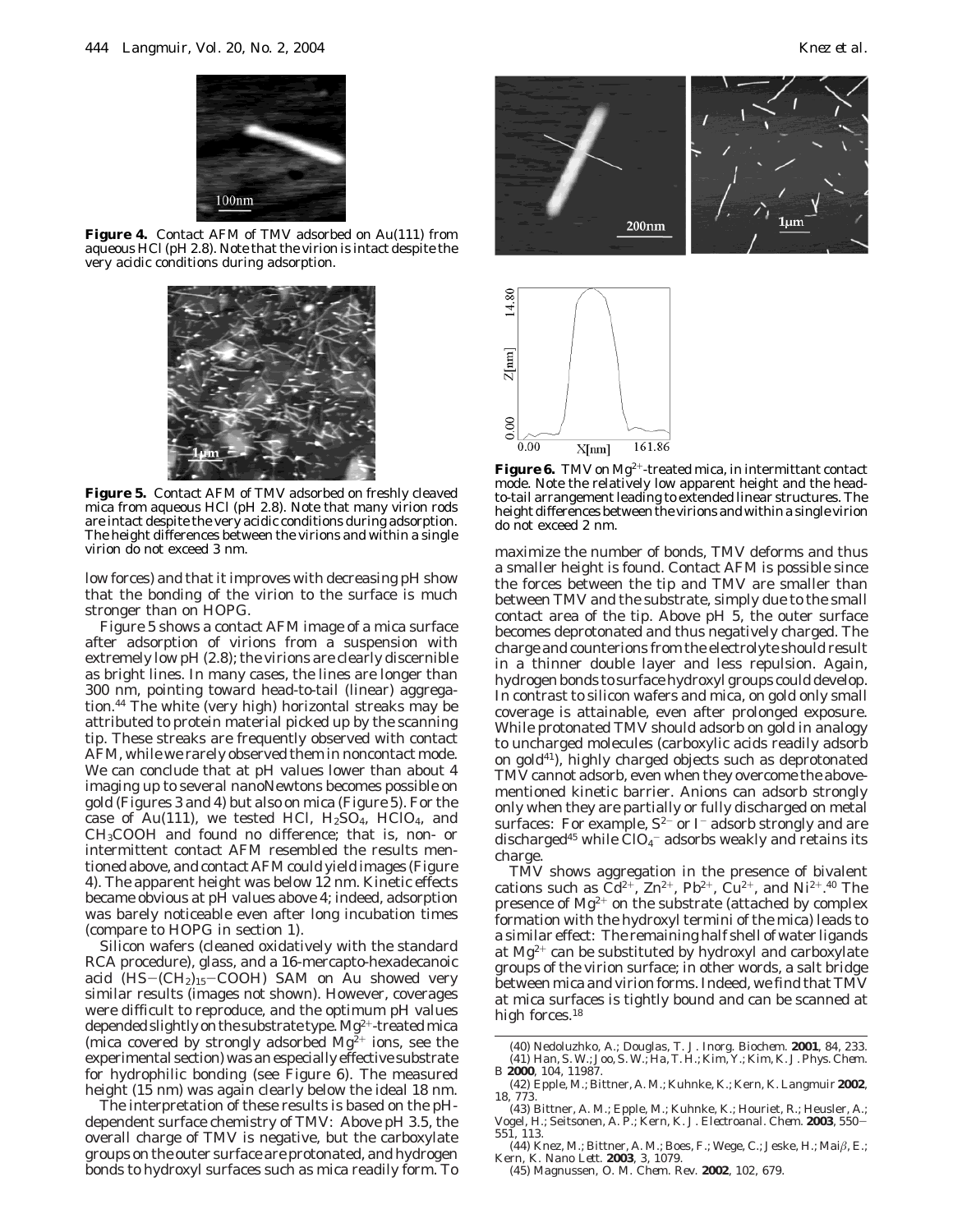

**Figure 7.** Infrared (IR, line) and infrared-visible sum frequency spectra (SFG, dots) of HOOC(CH2)15S/Au(111). Symmetric and asymmetric methylene stretch bands are well detectable, very broad, and shifted to higher energy as compared to those of alkanethiolates.

**3. Covalent Bonding.** We first characterized an HS-  $(CH<sub>2</sub>)<sub>15</sub>$  – COOH SAM on Au (see the experimental section) by infrared spectroscopy, by spectroscopic infrared-visible sum frequency generation, and by ellipsometry. In detail, we detected the two methylene stretching vibrations at  $2855$  cm<sup>-1</sup> (full width at half-maximum (fwhm) of  $15-20$  $\text{cm}^{-1}$ ) and 2925 cm<sup>-1</sup> (25-30 cm<sup>-1</sup>) (Figure 7) in infrared and also in sum frequency spectra. The sum frequency peaks are ca.  $10 \text{ cm}^{-1}$  wider. In the investigated range (ca.  $2000$  to ca.  $3200$  cm<sup>-1</sup>), no other vibrations were detected. Ellipsometry yielded a nominal thickness of 1.8-2.1 nm. It is important to understand that a SAM can easily change its conformation when it comes into contact with molecules. In fact, even a slow and nondestructive deposition of copper atoms can alter the conformation completely.42 In our case, however, the SAM is already distorted: The positive shift of the C-H vibrations (as compared to all-trans methylene chains) points toward substantial disorder. Nevertheless, the ellipsometric thickness is well comparable with that of alkanethiolates of similar length; hence the SAM is dense. Our interpretation is that intermolecular hydrogen bonds (and most likely also adsorption of water) are energetically so much favored that defects build up in the  $C_{15}$  chains in order to allow for as many hydrogen bonds as possible (Figure 8). The chains are thus bent (presumably even more than one  $C-C$  bond per chain is twisted). and they also point in different directions. This is verified by the sum frequency spectra: Their appearance resembles the infrared spectra very much. This first appears surprising because methylene resonances are symmetryforbidden and thus not observed when the chain is in the all-trans conformation (as for alkanethiolates on gold).<sup>42</sup> Indeed, the occurrence of the methylene peaks is direct proof for disorder. The peak intensities are larger than those of methyl peaks from alkylthiolates, so we can infer multiple gauche defects in the methylene chain, as we also showed for an amino-amido-thiolate monolayer.43

From this SAM, we synthesized a reactive SAM with an acyl chloride terminus (see the experimental section and refs 19 and 20). When contacted with a virus suspension, the fast reaction of water, whether in the bulk or at the virion surface, with this SAM competes with the ester formation between the acyl chloride and hydroxyl or carboxylate groups at the virion surface (Figure 8). But the number of ester bonds is sufficient to immobilize TMV: We were able to apply high forces in AFM without moving the adsorbed virion. We also checked for low-pH esterification of the  $HS-(CH<sub>2</sub>)<sub>15</sub>-COOH$  SAM. After reaction with the virion suspension for at least 6 h at low pH, contact mode AFM measurements showed approximately half the amount of virion (compared to the acyl chloride method) tightly bound to the surface. We assume that the bonding of the virion with the SAM is again via an ester.

A chemically resilient virion such as TMV can be expected to show also unusual mechanical stability. For the covalently bound virion, contact AFM in air was possible even at high setpoint forces. A typical result is shown in Figure 9 where we employed lateral force mode detection to enhance the contrast (this results in a derivative-like appearance of the scan lines, that is, the virion resembles a black-white rod). At low forces (nominally <10 nN), the images show TMV with a height of about 13 nm and a length of 410 nm. The difference in length compared to the length obtained by TEM results



Figure 8. Left: Model of the HOOC(CH<sub>2</sub>)<sub>15</sub>S/Au(111) layer, based on ellipsometric and spectroscopic results (see Figure 7). The alkyl backbones are distorted by interchain hydrogen bonds. The virion is bound via hydrogen bonds. Right: Model of ClOC(CH<sub>2</sub>)<sub>15</sub>S/ Au(111). The acyl chloride groups can form covalent ester links with viral hydroxyl groups.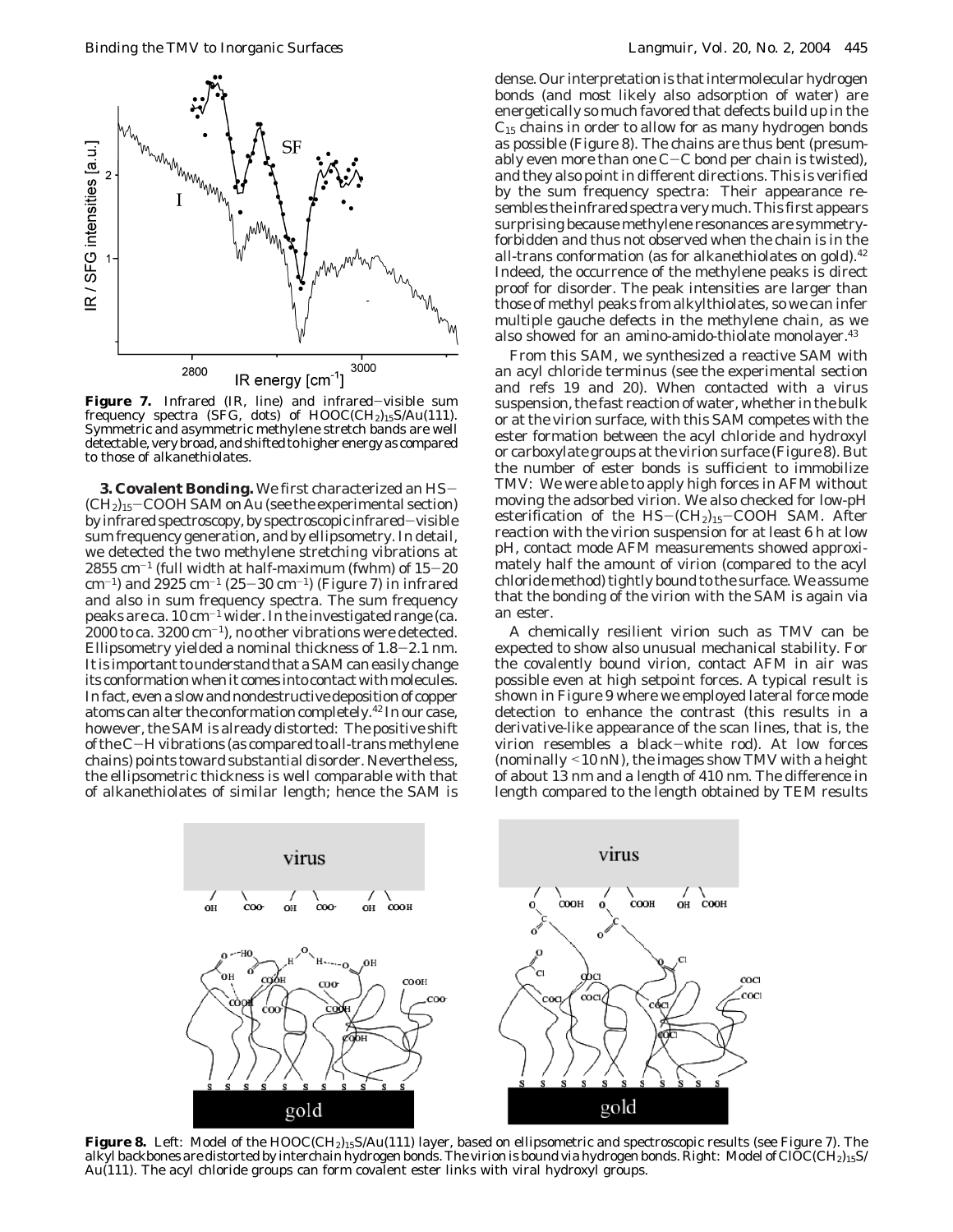

**Figure 9.** Sequence of contact AFM images in lateral force mode of covalently bound TMV on ClOC(CH<sub>2)15</sub>S/Au(111) ("sticky monolayer") under increasing load, recorded with a ca. 1 N/m force constant. Images a–e: 10, 30, 5 monolayer") under increasing load, recorded with a ca. 1 N/m force constant. Images a–e: 10, 30, 50, 80, and 100 nN. The last<br>image was reproduced also at 10 nN. Step edges of the Au single crystal are visible as black li All images show a linear defect extending from the middle to the middle right part. Image f shows the same scan as image b, but in topography mode.

from the large tip curvature (convolution). The measured width at fwhm of the virion is 80-90 nm, which indicates a tip radius of ca. 35 nm. An increase above ca. 30 nN led to a small decrease of these values (shaving) and to the appearance of some features (lines) close to the virion with heights below ca. 0.5 nm. Finally, above ca. 50 nN we could only find some features of very low height at the location of the virion. Note that the gold steps (black lines especially in the lower right part) and a linear defect, extending from the middle to the middle right part, serve as markers. In some experiments, a contrast inversion (negative heights, the virion appears black) was found at intermediate setpoints (see Figure 9d). However, in each experiment the final result was similar, and returning to low forces did not change the image any further. Several elongated protrusions (e.g., the dark features covering the middle part of Figure 9d) pointed toward degraded virion material (e.g., Figure 9b, where next to the bottom part of the virion a black feature extends to the bottom right part of the image; the topographic mode shows a protrusion here). Furthermore, these protrusions appear to follow the slow (here downward) scan direction, which suggests that protein material from the tip was slowly deposited on the surface adjacent to the virion. The reverse was observed in upward scans (Figure 9c), that is, protrusions at the top of the image. The partially destroyed TMV, interacting with the tip, may have acted like a cleaning brush since no protrusions were observed in any image before the tip had encountered the virion at high force.

**Imaging TMV with AFM.** The non- and intermittent contact AFM heights we found for TMV depended slightly on the respective conditions, but all are at least 1 nm, often 4 nm smaller than the expected value of 18 nm (except for noncontact AFM on graphite) which is the TMV diameter as determined with TEM. The deformation of adsorbed TMV maximizes the number of bonds to the surface; similar observations were made with carbon nanotubes adsorbed on H-terminated Si(100).39 Our measurements are in contrast to the data of refs 18 and 25-30, where the expected value  $(\pm 1 \text{ nm})$  was found with AFM. On the other hand, many values from 9 to 23 nm are reported in other studies<sup>14,31-35</sup> or with scanning tunneling microscopy (STM).<sup>36,37</sup> Even under very similar conditions, reported heights vary up to 100%. We made sure that the height calibration of our AFM machines